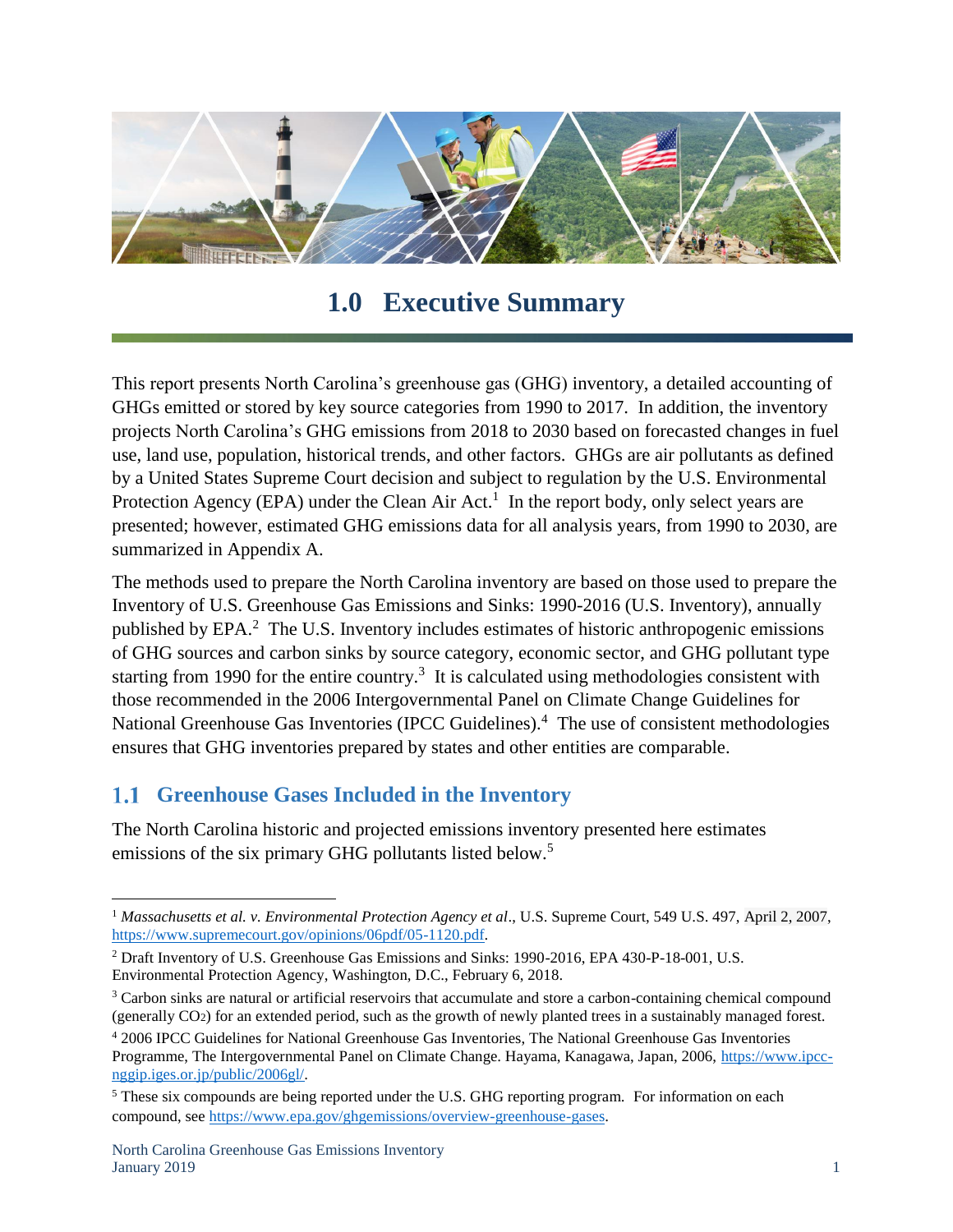$carbon dioxide (CO<sub>2</sub>)$  hydrofluorocarbons (HFCs) methane (CH<sub>4</sub>) perfluorocarbons (PFCs) nitrous oxide  $(N_2O)$  sulfur hexafluoride  $(SF_6)$ 

Emissions of each GHG are reported using the common metric " $CO<sub>2</sub>$  equivalent emissions  $(CO<sub>2</sub>e)$ ." This approach normalizes the emissions of the various GHGs to reflect the global warming potential (GWP) of each compound with  $CO<sub>2</sub>$  as a baseline.<sup>6</sup> Using a common metric allows the quantity of each GHG compound emitted to be compared on the same basis. It also allows emissions of each GHG compound to be summed together to show the total impact of GHGs. For instance, it allows CH<sup>4</sup> emitted from landfills to be compared to the aggregate of CO2, CH<sup>4</sup> and N2O emitted from power plants. Appendix B contains a discussion of GWPs.

### **Emission Sources Included in the Inventory**

North Carolina's GHG emissions inventory covers all GHG sources and carbon sink categories that are included in the national inventory prepared by EPA and are representative of activities occurring in our State. This includes emissions from Combustion Processes, Industrial Processes, and Waste Management activities.<sup>7</sup> It also includes fugitive emissions from Natural Gas Transmission and Distribution systems, Agriculture Operations, and from Land Use activities such as fertilization and forest fires. Lastly, the emissions inventory includes estimates of the indirect emissions associated with Imported Electricity consumed in North Carolina but generated outside the State. North Carolina's GHG inventory does not include coal, oil, and gas production, cement manufacture, lime manufacture, ammonia production, nitric acid production, adipic acid production, magnesium production, and the production of the refrigerant chlorodifluoromethane (HCFC-22) because these activities do not occur in the State. With additional refinements in emissions estimation methods, it may be possible for future inventories to include a broader scope of indirect emissions beyond Electricity consumption.<sup>8</sup>

The Land Use, Land Use Changes and Forestry (LULUCF) sector is the net sum of all CH<sup>4</sup> and N2O emissions to the atmosphere from activities on natural and working lands plus the net change in the carbon stocks for each year. Changes in the growth, decay, storage, and use of the carbon-based stocks on North Carolina's natural and working lands, often referred to as carbon flux, are estimated for both the historic and projected emissions inventory in the LULUCF

North Carolina Greenhouse Gas Emissions Inventory Executive Summary January 2019 2

 $\overline{a}$ 

<sup>&</sup>lt;sup>6</sup> For more information on global warming potential, see [https://www.epa.gov/climateleadership/atmospheric](https://www.epa.gov/climateleadership/atmospheric-lifetime-and-global-warming-potential-defined)[lifetime-and-global-warming-potential-defined.](https://www.epa.gov/climateleadership/atmospheric-lifetime-and-global-warming-potential-defined)

<sup>&</sup>lt;sup>7</sup> Combustion processes include burning of coal, natural gas, fuel oil, biomass, and other fuels for electricity generation, process heat, space and water heating, and onroad and non-road transportation, and other combustion processes in the State.

<sup>&</sup>lt;sup>8</sup> Indirect emissions are generated in other states from activities associated with goods consumed in North Carolina (see further discussion in Appendix D).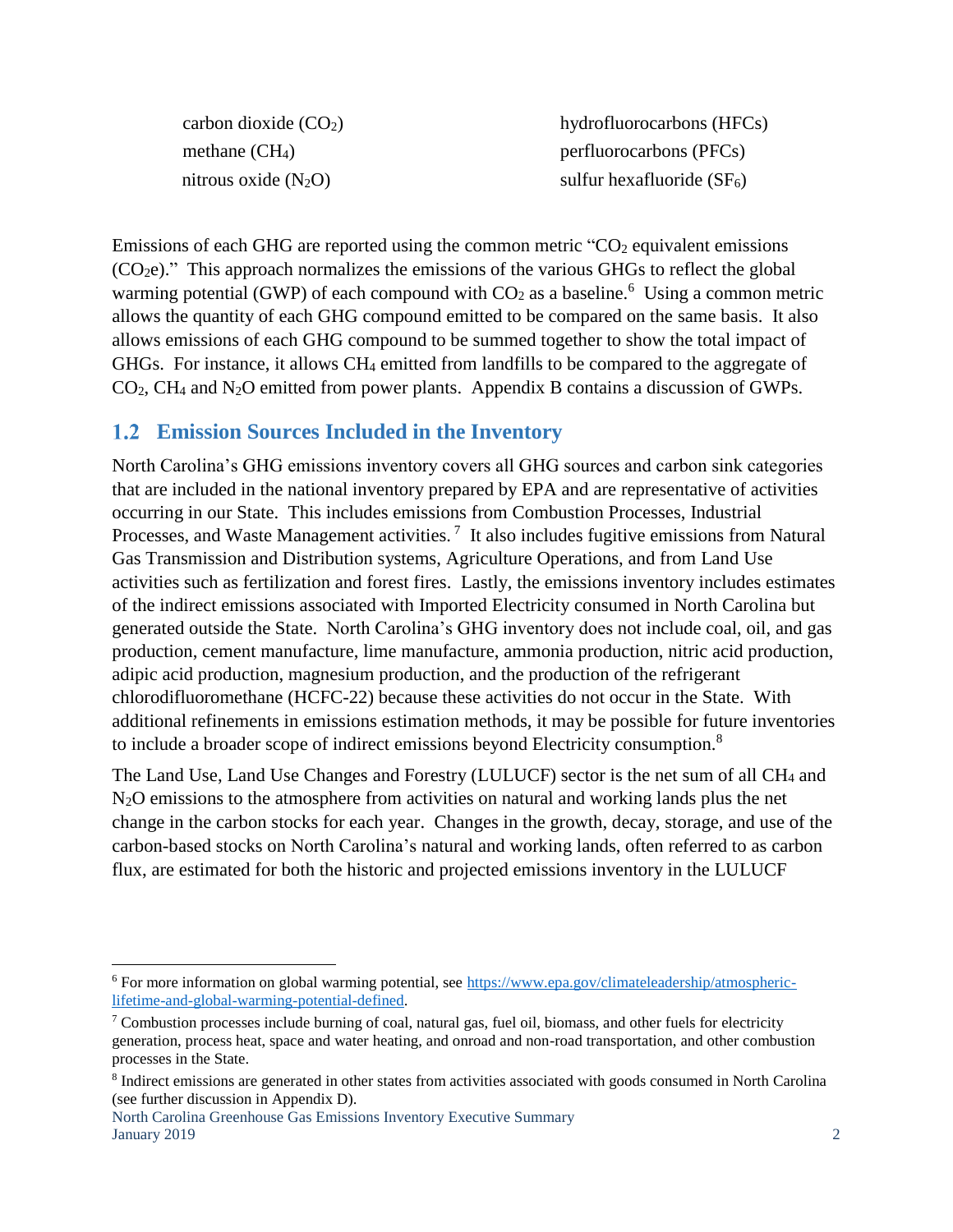sector.<sup>9</sup> For all years, North Carolina's forestry management practices result in a net sequestration of carbon and are reported as a carbon sink. (See Section 2.9.)

CO<sup>2</sup> emissions from the combustion of biomass must be treated differently than fossil fuel sources in the inventory. This is because the release of carbon from biomass combustion is accounted for in the LULUCF sector per the IPCC Inventory Guidelines. Therefore, including biomass combustion  $CO<sub>2</sub>$  emissions elsewhere (i.e., within each applicable combustion sector) would result in double-counting emissions. For these reasons, biomass combustion emissions are included within the net emissions reported for the LULUCF sector. For transparency, and in keeping with EPA's national GHG inventory reporting, North Carolina's inventory presents gross CO<sup>2</sup> emissions from biomass combustion in North Carolina in Appendix C, which provides additional discussion on the treatment of  $CO<sub>2</sub>$  emissions from biomass combustion. Note that  $CH<sub>4</sub>$  and N<sub>2</sub>O gross emissions from biomass combustion are included in the inventory within the relevant consumption sector (e.g., Residential/Commercial/Industrial combustion) since these emissions are not accounted for in the LULUCF sector.

## **GHG Emissions Estimation Methods**

 $\overline{a}$ 

Both the historic and projected GHG emissions are calculated primarily using the "State Inventory and Projection Tool (SIT)," a spreadsheet-based tool developed by EPA to assist state agencies in preparing state-level GHG inventories and projections.<sup>10</sup> The SIT automates the estimation procedures used by EPA to prepare the national GHG inventory for use in preparing state-level GHG inventories.

The SIT includes default data supplied by EPA for North Carolina and other states. The default data are generally publicly available information from various federal agencies such as the U.S. Department of Energy (DOE), U.S. Department of Agriculture (USDA), Federal Highway Administration (FHWA), U.S. Geological Survey (USGS), U.S. Census Bureau, and EPA. These data are frequently used by state and local agencies to develop air pollutant emissions inventories. A limited number of source categories contained in the SIT (e.g., fertilizer application) utilize data obtained from third party vendors. Where default data were unavailable or considered inferior relative to other information sources, data obtained from state agencies are used in the SIT to provide more accurate emissions estimates for North Carolina. Examples of state-specific refinements include: (1) replacing the default CH<sup>4</sup> emission factor for natural gas compressor stations to reflect the average emissions of North Carolina compressor stations that report to EPA's GHG Reporting Program; (2) adding North Carolina poultry production data obtained from the NC Department of Agriculture and Consumer Services where no default data are included in the SIT Wastewater Module; and (3) using waste in place data from the North

<sup>9</sup> Natural and working lands include public and private forests, cropland, grassland, wetlands and "settlement" lands, where settlement refers to both urban and rural communities.

North Carolina Greenhouse Gas Emissions Inventory Executive Summary January 2019 3 <sup>10</sup> State Inventory and Projection Tool, US Environmental Protection Agency, https://www.epa.gov/statelocalenergy/download-state-inventory-and-projection-tool accessed January 3, 2018.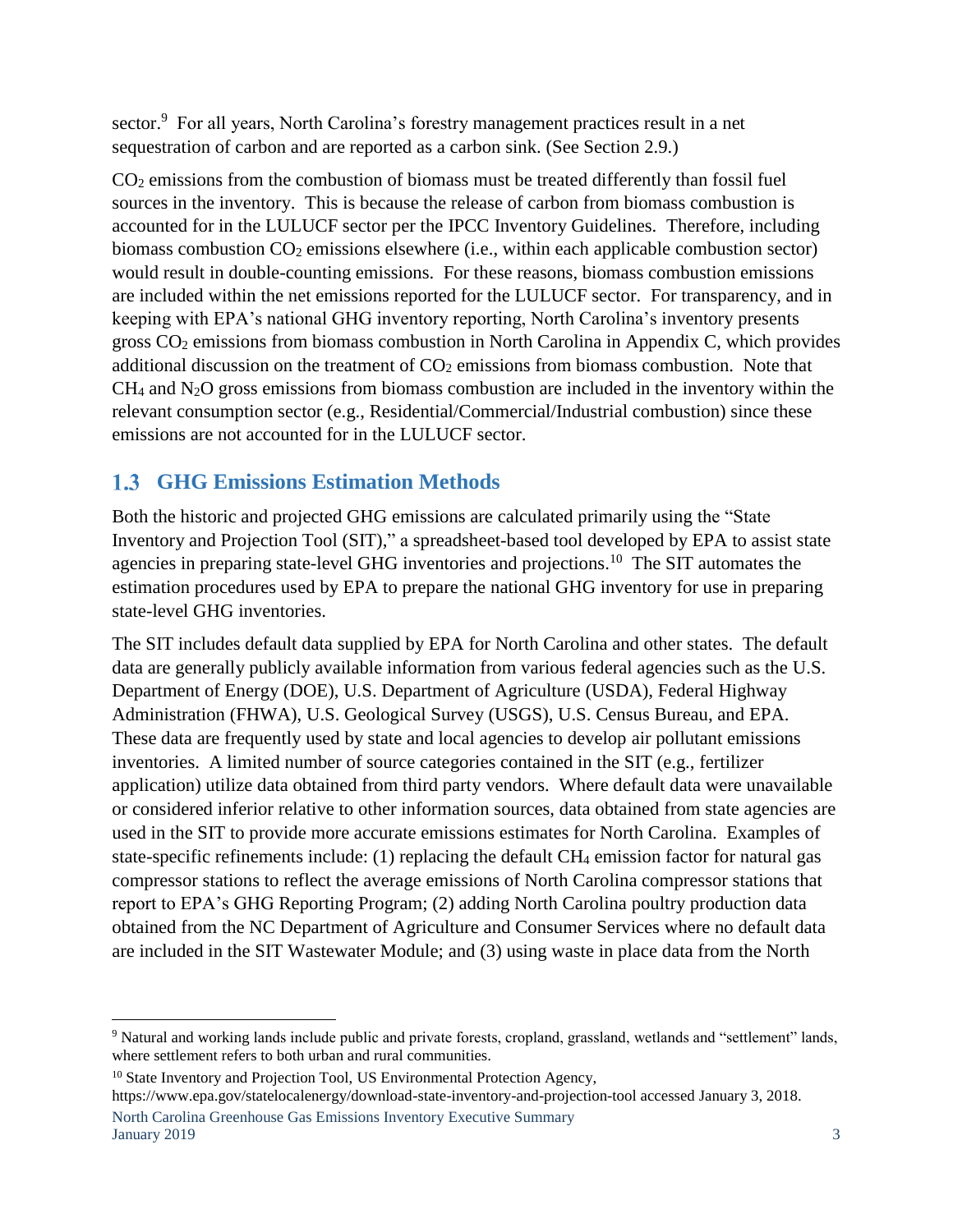Carolina Division of Waste Management. The data sources used to estimate emissions are documented in Section 3.0 of this report.

A discussion of the uncertainty associated with the default data available in the SIT is located in each SIT module under the tab labeled "Uncertainty."<sup>11</sup> A discussion of the uncertainty associated with the data and methodology used outside of the SIT is available upon request.

# **1.4 Reference Case Projection**

The projection of the GHG inventory includes all sectors that were estimated for the historic inventory. The projection represents a single reference case for future GHG emissions. No future year scenarios are included in the projections since potential scenarios have not been quantified at this time. This reference case projection will be used to evaluate the impact of future scenarios with policies, programs, or rules that increase or decrease emissions.

There is uncertainty in this reference case projection due to EPA's potential replacement of several regulations involving GHG emissions including; 1) fossil fuel power plant  $CO<sub>2</sub>$ emissions, 2) landfill CH<sub>4</sub> emissions 3) corporate average fuel economy (CAFE) standards for vehicles, and 4) phasedown of HFCs under the Montreal Protocol.<sup>11,12</sup> The reference projection still includes the emissions reductions from these regulations, except for Electricity Generation. The Electricity Generation projection does not include any regulation of  $CO<sub>2</sub>$  emissions in the future since this regulation has already been removed from the forecast for this sector. Future inventories will incorporate any final regulatory changes.

As stated above, future decreases in GHGs through various mitigations strategies that may be employed by North Carolina are not included. Mitigation strategies along with their impact to net GHG emissions will be evaluated separately to estimate GHG reduction potential in a future year. Examples of mitigation strategies that may be evaluated include; 1) increase in the use of renewable energy, energy efficiency, and storage, 2) increase in the use of electric vehicles, 3) livestock manure management, and 4) sequestration of carbon by natural and working lands.

# **GHG Inventory Results**

Table 1-1 summarizes the estimates of North Carolina's historical and projected GHG emissions and carbon sinks from 1990 through 2030.<sup>13</sup> Some important details about the table are listed below.

 $\overline{a}$ <sup>11</sup> The Montreal Protocol's charter is to save the upper atmosphere ozone layer that protects from the sun's ultraviolet rays that cause skin cancer (see U.S. Department of State, "The Montreal Protocol on Substances That Deplete the Ozone Layer,[" https://www.state.gov/e/oes/eqt/chemicalpollution/83007.htm,](https://www.state.gov/e/oes/eqt/chemicalpollution/83007.htm) accessed May 2018.) <sup>12</sup> <https://www.epa.gov/laws-regulations/epa-deregulatory-actions>

<sup>&</sup>lt;sup>13</sup> The data for all years are presented in Appendix A.

North Carolina Greenhouse Gas Emissions Inventory Executive Summary January 2019 4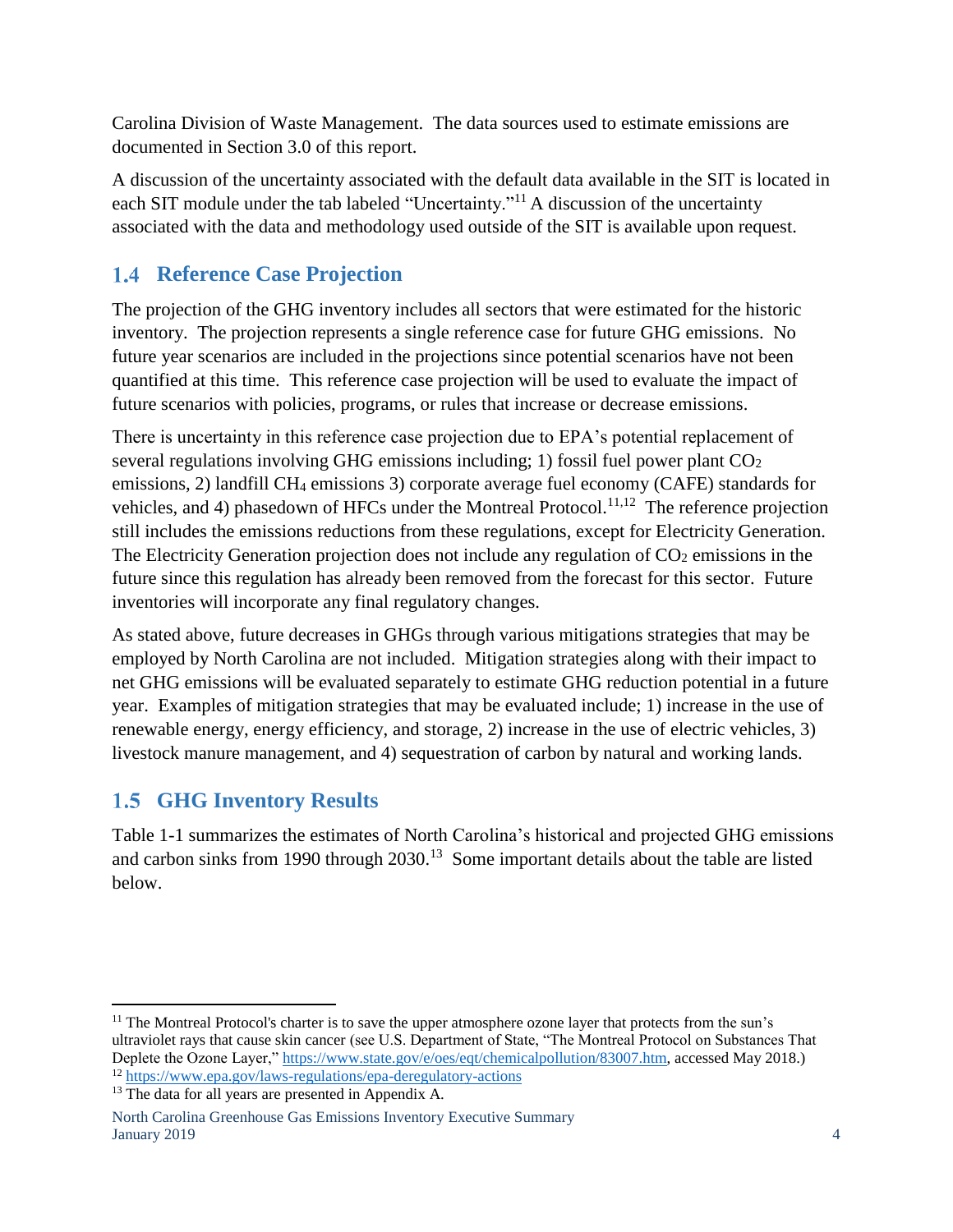- Emissions are presented in million metric tons as  $CO<sub>2</sub>$  equivalent emissions (MMT)  $CO<sub>2</sub>e$ ).
- In keeping with IPCC guidelines,  $CO<sub>2</sub>$  emissions from combustion of biomass are included within the calculation of net carbon flux in the LULUCF sector (see Appendix C for further discussion of the treatment of biomass  $CO<sub>2</sub>$  emissions).
- The inventory is presented as both gross emissions and net emissions (emissions minus) carbon sinks) since targets for GHG emissions reductions are generally expressed as net emissions.
- Emissions reductions are presented for a base year of 2005 as well as 2025, which corresponds with the baseline and projection years specified by the Paris Agreement, an agreement within the United Nations Framework Convention on Climate Change (UNFCCC) dealing with GHG-emissions mitigation, adaptation, and finance.<sup>14</sup>

Based on the estimated emissions in Table 1-1, North Carolina's gross GHG emissions in 2017 are 150 MMT  $CO_2e$ .<sup>15</sup> Accounting for carbon sinks, North Carolina's net GHG emissions in 2017 are estimated at 116 MMT CO<sub>2</sub>e and are projected to decrease to 104 MMT CO<sub>2</sub>e by 2025. Using a base year of 2005, North Carolina reduced its net GHG emissions by 24% between 2005 and 2017. North Carolina's projected net post-2005 GHG reductions in 2025 are 31%, which is greater than the U.S. commitment to reduce GHG emissions by 26% to 28% by 2025 under the Paris Agreement.<sup>16</sup>

North Carolina Greenhouse Gas Emissions Inventory Executive Summary January 2019 5 <sup>16</sup> Cover Note INDC and Accompanying Information, UNFCCC [http://www4.unfccc.int/submissions/INDC/](http://www4.unfccc.int/submissions/INDC/_layouts/mobile/dispform.aspx?List=4a67b500-675c-4a0e-be83-649364ee36bb&View=428ea47e-35b4-4eb0-bd45-71f71031d074&RootFolder=%2Fsubmissions%2FINDC%2FPublished%20Documents%2FUnited%20States%20of%20America%2F1&ID=386)

 $\overline{a}$ 

<sup>&</sup>lt;sup>14</sup> https://treaties.un.org/pages/ViewDetails.aspx?src=TREATY&mtdsg\_no=XXVII-7-d&chapter=27&clang=\_en <sup>15</sup> 2015 is the last year of historic GHG emissions data. 2017 is a short-term projection of GHG emissions and is treated as historical data for this analysis.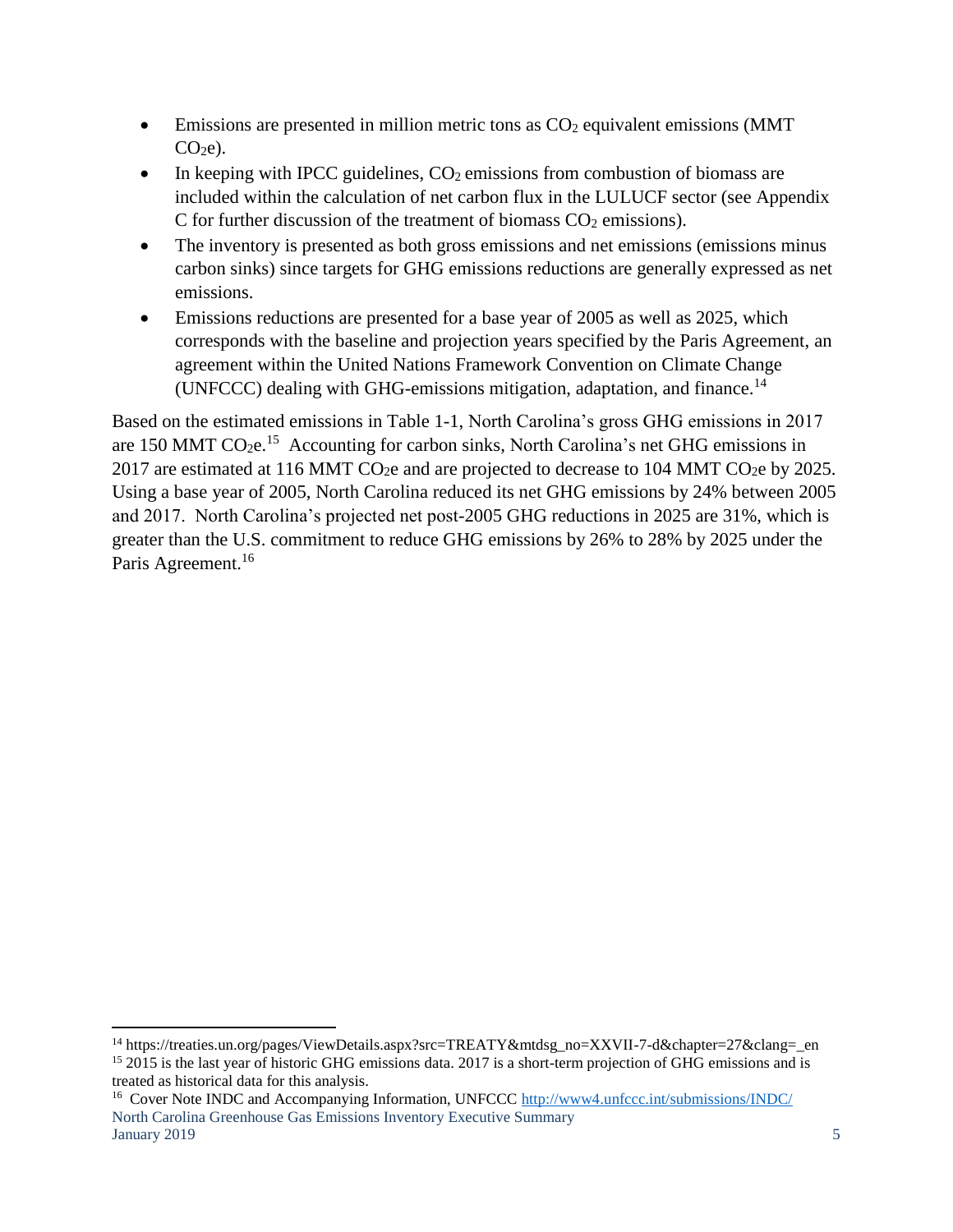|                                                           | <b>Historic</b> |          |          |          |          | Projected |          |          |
|-----------------------------------------------------------|-----------------|----------|----------|----------|----------|-----------|----------|----------|
|                                                           | 1990            | 2005     | 2012     | 2015     | 2017     | 2020      | 2025     | 2030     |
| <b>Electricity Use</b>                                    | 54.57           | 79.37    | 66.85    | 58.48    | 52.60    | 45.74     | 40.59    | 42.46    |
| <b>Electric Power Generation</b>                          | 46.28           | 73.27    | 55.95    | 51.10    | 45.32    | 38.34     | 32.99    | 34.70    |
| Imported Electricity <sup>a</sup>                         | 8.29            | 6.10     | 10.90    | 7.37     | 7.28     | 7.39      | 7.60     | 7.76     |
| Residential/Commercial/Industrial Combustion <sup>b</sup> | 26.77           | 26.02    | 18.66    | 21.15    | 20.92    | 22.52     | 23.26    | 23.92    |
| Industrial                                                | 17.59           | 14.21    | 10.00    | 9.97     | 9.93     | 11.32     | 12.16    | 12.62    |
| Commercial                                                | 3.79            | 5.06     | 4.17     | 5.76     | 5.72     | 5.84      | 5.76     | 5.93     |
| Residential                                               | 5.39            | 6.75     | 4.48     | 5.43     | 5.28     | 5.36      | 5.35     | 5.38     |
| <b>Transportation</b>                                     | 40.21           | 55.19    | 46.36    | 49.02    | 48.72    | 45.27     | 41.00    | 39.22    |
| Gasoline & Diesel Highway                                 | 35.13           | 48.21    | 41.60    | 44.00    | 44.05    | 40.47     | 36.02    | 34.02    |
| Non-Highway                                               | 5.08            | 6.96     | 4.72     | 4.98     | 4.62     | 4.74      | 4.91     | 5.12     |
| <b>Alternative Fuel Vehicles</b>                          | 0.00            | 0.03     | 0.04     | 0.05     | 0.05     | 0.06      | 0.07     | 0.08     |
| <b>Agriculture</b>                                        | 7.06            | 10.65    | 10.56    | 10.38    | 10.53    | 10.51     | 10.47    | 10.44    |
| Manure Management                                         | 2.59            | 6.02     | 5.63     | 5.90     | 6.05     | 6.06      | 6.09     | 6.11     |
| <b>Agricultural Soil Management</b>                       | 2.87            | 2.74     | 3.18     | 2.74     | 2.84     | 2.82      | 2.78     | 2.75     |
| <b>Enteric Fermentation</b>                               | 1.60            | 1.89     | 1.74     | 1.73     | 1.64     | 1.63      | 1.60     | 1.58     |
| Burning of Agricultural Crop Waste                        | 0.00            | 0.00     | 0.00     | 0.00     | 0.00     | 0.00      | 0.00     | 0.00     |
| <b>Waste Management</b>                                   | 6.39            | 8.52     | 9.09     | 8.44     | 8.77     | 9.29      | 10.17    | 11.07    |
| Municipal Solid Waste                                     | 5.47            | 7.23     | 7.52     | 6.82     | 7.09     | 7.52      | 8.26     | 9.00     |
| Wastewater                                                | 0.92            | 1.29     | 1.57     | 1.61     | 1.68     | 1.77      | 1.92     | 2.06     |
| <b>Industrial Processes</b>                               | 1.04            | 3.83     | 5.39     | 6.03     | 7.18     | 8.84      | 11.31    | 12.73    |
| <b>Natural Gas and Oil Systems</b>                        | 0.86            | 1.17     | 1.28     | 1.32     | 1.35     | 1.40      | 1.47     | 1.55     |
| <b>Gross Emissions</b>                                    | 136.89          | 184.74   | 158.18   | 154.82   | 150.08   | 143.57    | 138.28   | 141.37   |
| Net Carbon Sinks - LULUCF <sup>c</sup>                    | $-35.64$        | $-32.66$ | $-33.97$ | $-34.16$ | $-34.03$ | $-34.03$  | $-34.03$ | $-34.03$ |
| <b>Net Emissions</b>                                      | 101.25          | 152.08   | 124.22   | 120.66   | 116.06   | 109.55    | 104.25   | 107.35   |
| <b>Percent Reduction in Net Emissions from 2005</b>       |                 |          |          |          | 24%      |           | 31%      |          |

#### **Table 1-1: North Carolina GHG Emissions Inventory by Source Sector (MMT CO2e)**

Note: Totals may not equal exact sum of subtotals shown in this table due to independent rounding.

a Includes estimates of emissions from Imported Electricity that are generated outside North Carolina.

<sup>b</sup> Represents emissions associated with on-site fuel combustion activities in the Residential, Commercial, and Industrial sectors.

<sup>c</sup> Land Use, Land Use Changes and Forestry.

Listed below are key findings from both the GHG emissions inventory and from the analysis of the data used to develop the emissions for each source sector. Additional detail is provided in Section 2.0 Trends in Greenhouse Gas Emissions. Emissions reductions are generally expressed as the percent change in gross GHG emissions, unless otherwise stated, from the baseline year of 2005 to 2017.

#### ➢ **North Carolina's Gross and Net Emissions**

- North Carolina reduced gross GHG emissions by 19% and net GHG emissions by 24% since 2005.
- During this same time period, North Carolina's population and real Gross State Product (GSP) grew by 18%.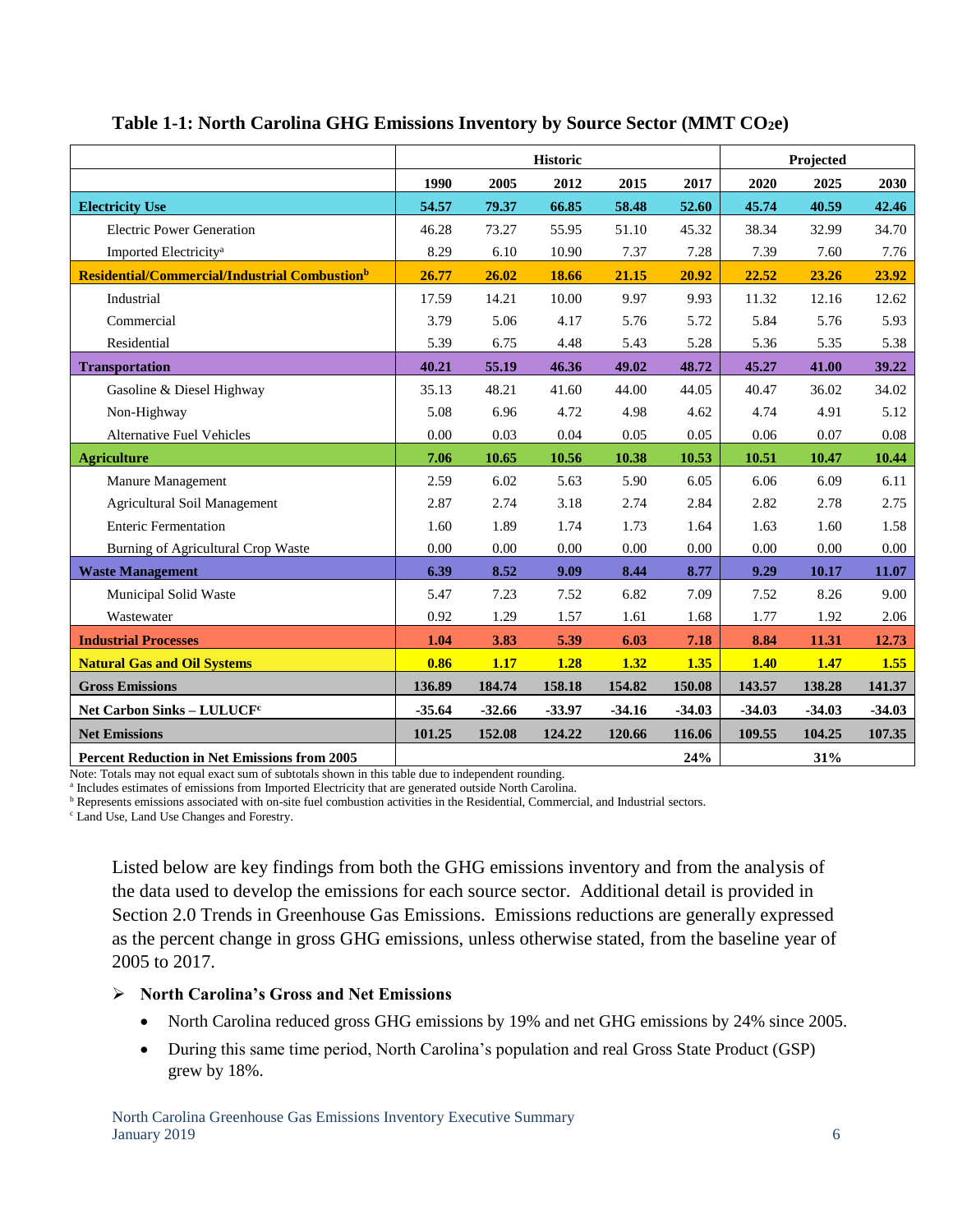• By 2025, net GHG emissions are projected to decrease by 31% from the 2005 baseline, indicating North Carolina is forecast to achieve the U.S 2025 reduction target of 26% to 28%.

#### ➢ **GHG Compounds**

- Carbon dioxide emissions currently account for approximately 82% of total GHG emissions.
- The primary source of  $CO<sub>2</sub>$  emissions is fossil fuel combustion.
- GHG emissions from fossil fuel combustion have decreased by 26% since 2005. This is due to both a shift in fuel use, from coal to natural gas, and increased energy efficiency.
- Methane (CH<sub>4</sub>) emissions currently account for approximately 11% of total GHG emissions
- The primary sources of CH<sub>4</sub> are Waste Management and Agriculture.
- Emissions from Waste Management and Agriculture have not changed significantly since 2005, even with a growing population and economy.

#### ➢ **Electricity Sector**

- Electricity Generation is the largest emissions sector and represents 35% of all GHG emissions.
- GHG emissions from Electricity Generation have decreased by 34% since 2005.
- North Carolina's Electricity Generation sector has undergone a transformation since 2009 including;
	- 1) retirement of over 3,000 megawatts (MW) of coal fired power plants, which is 25% of the NC coal fleet.
	- 2) increased use of efficient natural gas combined cycle plants
	- 3) North Carolina legislation to promote renewable energy
- Solar, hydroelectric and wind power now represent 9% of North Carolina's Electricity Generation.
- Avoided GHG emissions due to renewable energy power are estimated at 4 MMT CO $_2$ e for 2017.

#### ➢ **Transportation**

- Transportation is the second largest emissions sector and represents about 32% of all GHG emissions.
- Emissions from the Transportation sector have decreased by 12% from 2005 to 2017.
- Gasoline represents 72% of the energy input into Transportation while diesel represents 21%.
- Projections for gas and diesel vehicle emissions under the current CAFE and GHG standards suggest a substantial decrease in GHG emissions. However, EPA has proposed to relax the last phase of these standards, suggesting projected emission reductions may be lower than forecast here.

#### ➢ **Residential Commercial and Industrial**

- Residential, Commercial and Industrial emissions represent 19% of all GHG emissions.
- Residential sector emissions from total energy use have decreased by 22% since 2005, while North Carolina's population grew by 18% over that time.
- GHG emissions from fuel combustion in the Commercial sector have increased by 13% due to shifts in the economy. This is offset by a 29% decrease in emissions from electricity used by this sector.